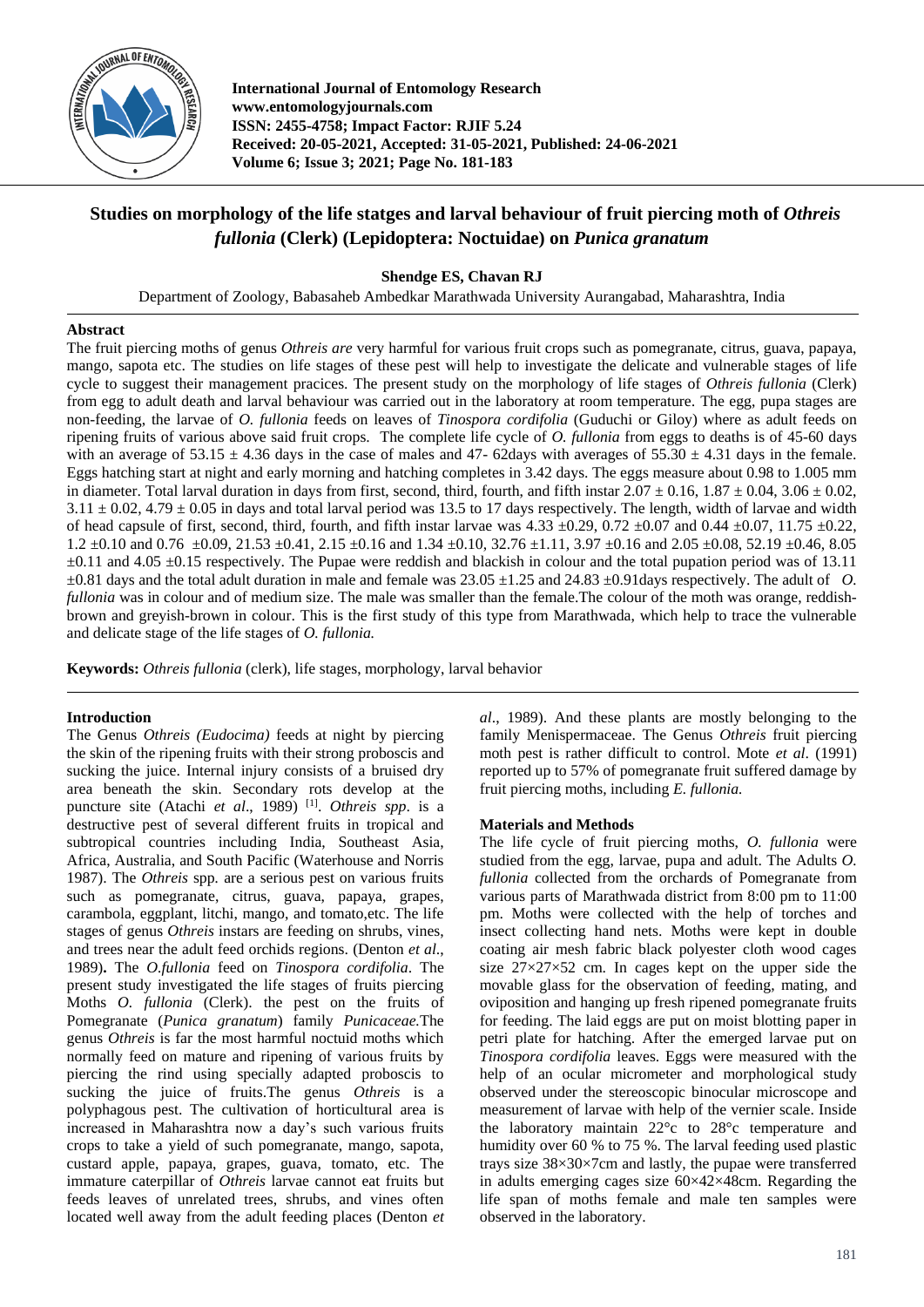#### **Results and Discussion**

The present study concludes that the complete life cycle of *O. fullonia* was completed from eggs to deaths is 45-60 days, with an average of  $53.15 \pm 4.36$  days in the case of males and 47-62 days with averages 55.30±4.31 days in the female. All the measurement shows in table 1.

### **Eggs (Plate I (A))**

The freshly laid eggs were translucent and circular but the ventral region flat and attached to the substratum. Colour pale yellow and but after some time become yellowish white. They measure about 0.98 to 1.005 mm in diameter. The duration of eggs hatching is 3.29 days. Eggs hatches within 3 to 4 days. (Kumar and Lal, 1983)  $[7]$ .

Larvae: There are six larval instars observed in life cycles. The study of *O. fullonia life* stages shows that there is variation in weight, size, colour, and characteristics as follows.

## **First Instar (Plate I (B))**

The hatched larvae were semilooper, transparent and pale yellow in colour. It becomes green in colour after feeding. The head was light brown in colored and large size. Welldeveloped mouthparts and thorax well devolved a pair of the lesson each segment. Abdomen ten segmented, prolegs were in 4, 5, 6 and 10 segments. The third segment rudimentary and not use to walking.The hump-like structure present at eighth abdominal segmentdue to lack of prolegs. The body segments are distinct and on the dorsal side black round spot and inside round long hairy setae arise. The average duration of this instar was  $2.07 \pm 0.16$  days.

#### **Second Instar (Plate I (C))**

The larvae greenish-black in color but later on, it becomes brownish-black. The Head was black in colour. The body was soft concave dorsally and flat ventrally. The long hairy setae disappeared in the second instar. White dots appeared second and third thoracic region. A pairly found orange spots on the first three segments of the abdominal region of the lateral side. The anal hump on eight abdominal segments and eight whitish spots present. The average duration was 1.87 ±0.04 days.

#### **Third Instar (Plate I (D))**

The head was black and the larvae also black. The spiracles were present on one pair on prothorax and eight pairs on abdominal segments and were surrounded by 3-4 whitishblue spots. The small undeveloped similar eye spot appeared on the second and third each. Eyespot black colourd present at central portion and yellow in the lower side and whitish on the upper side. Hump gray colourd and black lines and small spots present. The average duration of the third instar larva was 3.06 ±0.02 days. Denton *et al*. (1989) the duration of the third instar was 2 to 3 days.

# **Fourth Instar (Plate I (E))**

The body was black in colour.Thoracic segments and two parallel lines of gray colour were running dorsally portion

side of abdomen from fourth segments. The three white spots were present on the segment of each The three white spots were found on each segment on these lines. The hump region reddish on the top and a single vertical white strick at the lateral region. Last segment well-developed pair of anal legs. The eyespot was well developed and similar. And they half white and half were yellow, at central there was blue in Colour. The average duration was  $3.11\pm0.02$  days. The blue spots line was present on the dorsal margin of the thorax region.

# **Fifth Instar (Plate I (F))**

The fourth and fifth larvae were similar in appearance but some colour variation was seen. The body of all segments of the abdomen reddish in colored. The eye spot was large and bright in colour. Red colour parallel line present on the dorsal and lateral side. The prolegs were reddish black in colourd and thoracic legs were blackish in colour. The anal legs were black reddish colourd. The hump was reddish in colour. Each 4<sup>th</sup>, 5<sup>th</sup>, and 10<sup>th</sup> abdominal segments bear a pair of thick prolegs. The average duration of this instar larva was  $4.79 \pm 0.05$  days.

## **Pupae (Plate I (G))**

The pupae were obtect type and dark brown and blackishbrown in colour. The anterior end blunt and posterior were conical. The 2<sup>nd</sup> to 8<sup>th</sup> abdominal segments possess a pair of lateral spiracles. The male and female pupae can be differentiated, male genital pore situated midventrally on the  $9<sup>th</sup>$  and 10<sup>th</sup> abdominal segments, whereas female genital pore on 8<sup>th</sup> and 10<sup>th</sup> segments and pupation duration was 10 to15 days where as Hargreaves  $(1936)$  [4] reported 10 to 14 days with an average of  $13.11 \pm 0.81$  days. The emergence starts after sunset at 6:30 pm and continues up to the early morning. The adult moths emerged very small size. Emerge moths are active and they get to fly one another region.

#### **Adult (Plate I (H))**

The adult of *O. fullonia* orange-brown body in colour, medium-sized. The Male is small than the female. The head red-brown colour. The abdomen was orange with a greenish tinge. The length of the forewing 43.17 to 52.15 mm and width 18.09 to 22.65 mm. Length of the hind wings 26.33 to 33.24 mm, while width 19.85 to 26.11 mm. The wing venation of both sexes was similar. The hind wings orange and yellowish with two black curved patches. On the hind wing the surrounding 6 small white spots present. Correct to hind wing and fore wing containing 6 white spots arranged in a peripheral semicircular dark band. A centrally located kidney-shaped spot is well evident on each on each hind wing of both the sexes. The adult moth is nocturnal in its habitat. Observation on the feeding behavior of the moths in the laboratory reveals that often feed at night. The proboscis is very long and tapers at the tip. After emerging from the pupa, females have a pre oviposition period of 4 to 6 days. Mating of the adult moths occurs at night and oviposition generally occurs in the early morning.

**Table 1:** Showing weight, length, width, headwidth, and average life span of *Othreis fullonia* (Clerk).

| Sr no. | Stages      |                  | $\mid$ Body Weight (g) $\mid$ Body Length (mm) $\mid$ Body Width (mm) |                 | <b>Head CapsuleWidth (mm)</b> | Average life span in (Days) |
|--------|-------------|------------------|-----------------------------------------------------------------------|-----------------|-------------------------------|-----------------------------|
|        |             |                  |                                                                       |                 |                               | Mean                        |
|        | st Instar   | $0.001 + 1.68$   | $4.33 \pm 0.29$                                                       | $0.72 \pm 0.07$ | $0.44 + 0.07$                 | $2.07 \pm 0.16$             |
|        | 2 nd Instar | $0.002 \pm 1.16$ | $1.75 \pm 0.22$                                                       | $1.2 \pm 0.10$  | $0.76 \pm 0.09$               | $.87 \pm 0.04$              |